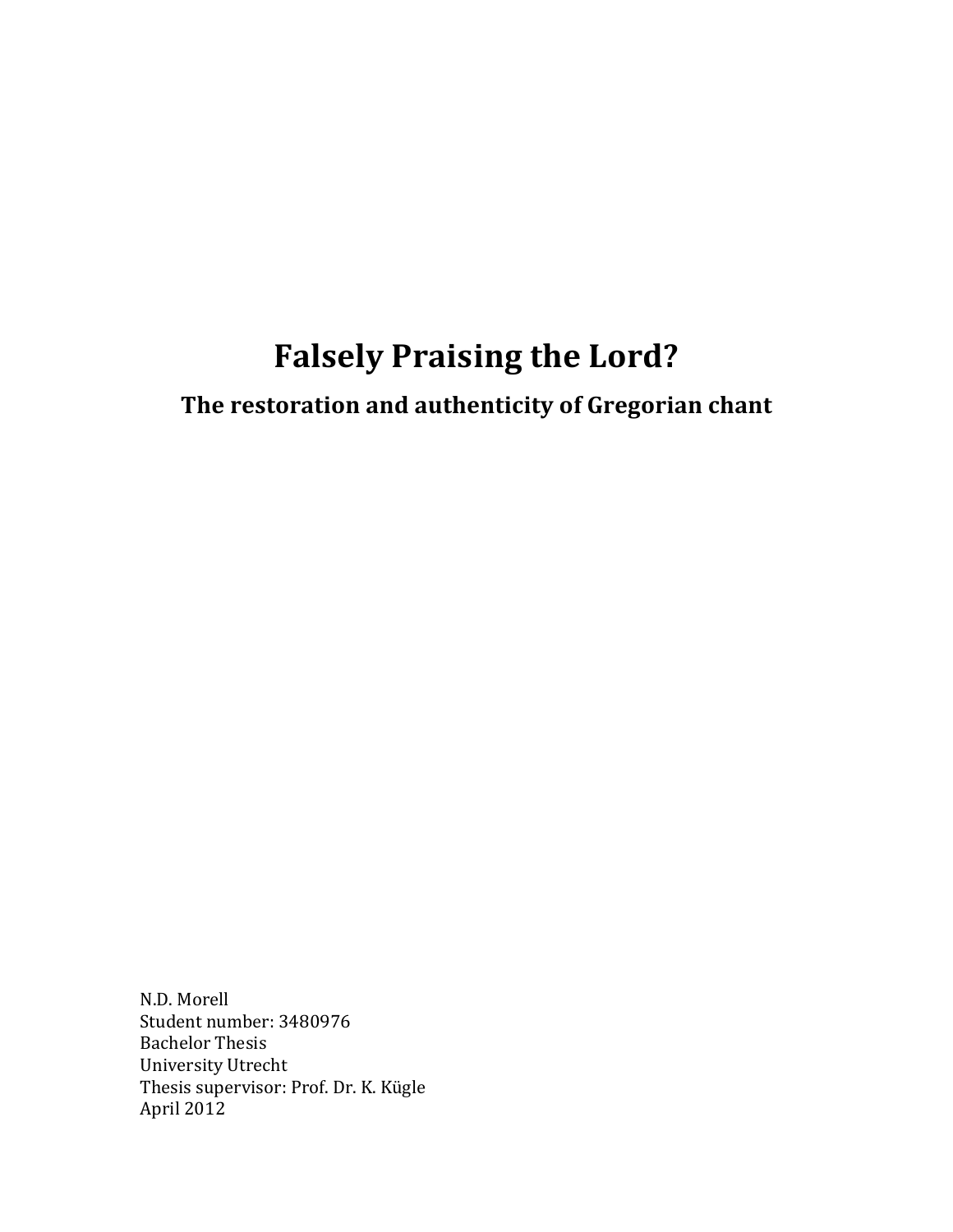## **Contents:**

| Introduction                                   |    |
|------------------------------------------------|----|
| What is authenticity?                          | 2  |
| History of "Gregorian" chant                   | 3  |
| Problems of restoring Gregorian chant          | 6  |
| Oral transmission                              | 9  |
| The purpose of Gregorian both past and present | 11 |
| Conclusion                                     | 13 |
| Bibliography                                   | 15 |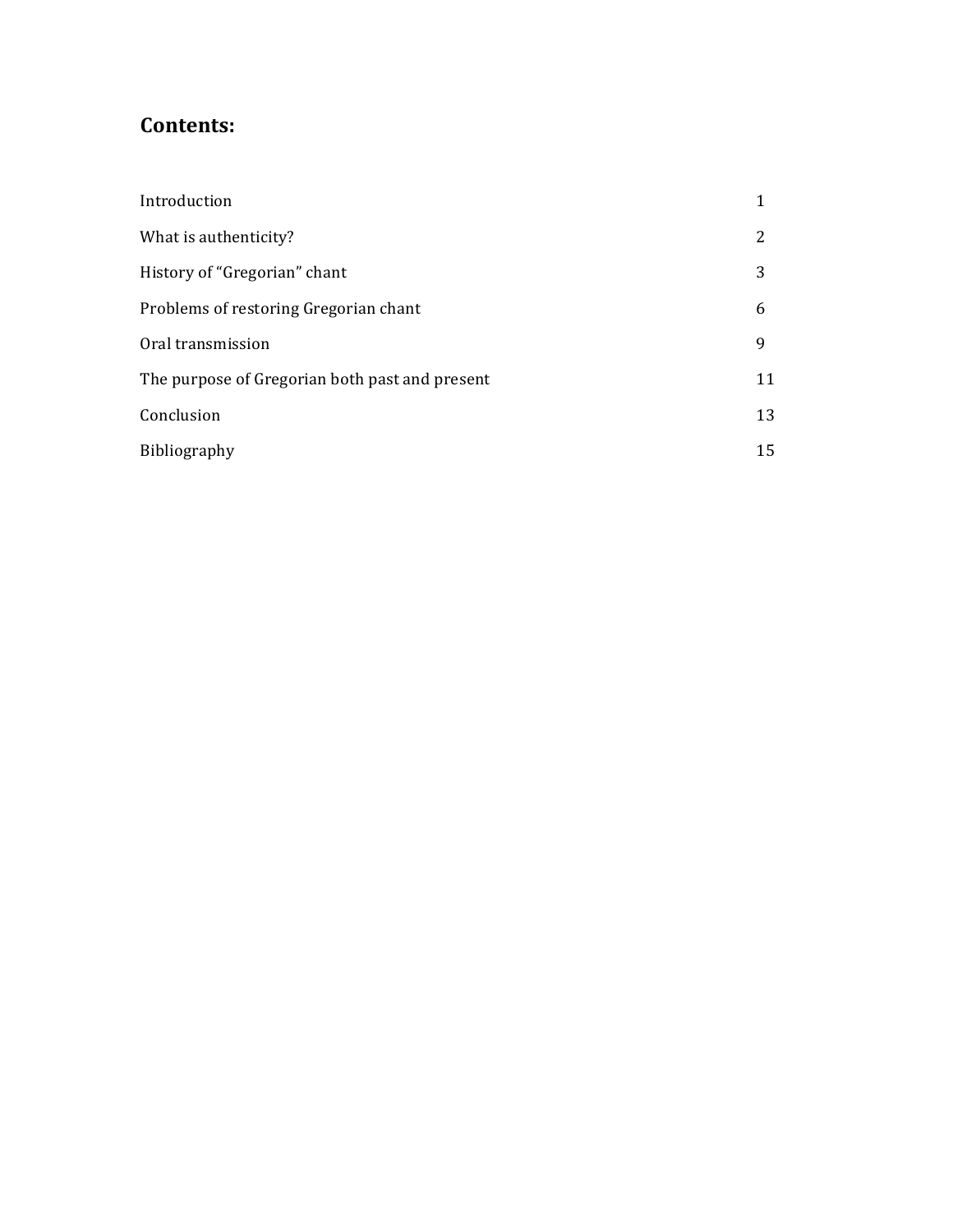#### **Introduction:**

We have all heard the sounds of monks singing Gregorian chant. We also all have different experiences with it. Some first heard it in its 'natural' setting of the church while others have heard it abstracted from its birthplace on a recording or maybe even on stage. However, even from these entirely different experiences the one thing that this music gives us is a feeling of peace and relaxation while carrying with it a tradition that potentially goes back to the beginnings of the Christian faith. It sounds ancient and deeply rooted in the past. What most of us do not know is that this 'tradition' was broken for hundreds of years and that we do not know how it originally sounded. If it were not for a group of monks resuscitating these lifeless melodies we might not have this music anymore, or it would have sounded much different than it does today. So, the question is begging to be answered: if it was not one long connected tradition, and we do not know how it sounded, is it possible to restore it to its original form? Was there a single form thereof to which it can be restored?

The book Decadent Enchantments tells the story not only of the restoration of Gregorian chant but also that of the rebuilding of France's cultural (mainly religious) heritage and the revival of Benedictine practice. Bergeron has focused attention on the abbey of St. Pierre at Solesmes. Her reasons for this are clear; this is where the restoration of plainchant began. However, what Bergeron set out to understand is substantially different than what my current research will attempt to elucidate. She wanted to know who these "cloistered figures" were and how "their work [came] to occupy such a prominent position in the modern university."<sup>1</sup> Although throughout the pages the elephant in the room remains. This is the elephant of authenticity. Did these "cloistered figures" consider their work to be faithful to the original? More importantly, do *we* consider their work to be a faithful representation of the past?

For some this is a lamentable return to a hopefully forgotten debate. This can clearly be seen in the opening line of Taruskin's article: "Do we really want to talk about 'authenticity' any more?"<sup>2</sup> He continues by stating that the word has become so bastardized as not to mean what it is supposed to. That when used to describe the "performance of

!!!!!!!!!!!!!!!!!!!!!!!!!!!!!!!!!!!!!!!!!!!!!!!!!!!!!!!

<sup>&</sup>lt;sup>1</sup> Katherine Bergeron, *Decadent Enchantments* (California: University of California Press, 1998), xii. <sup>2</sup> Richard Taruskin, "The Pastness of the Present and and the Presence of the Past," in *Authenticity* and Early Music ed. by Nicholas Kenyon (Oxford: Oxford University Press, 1988), 137.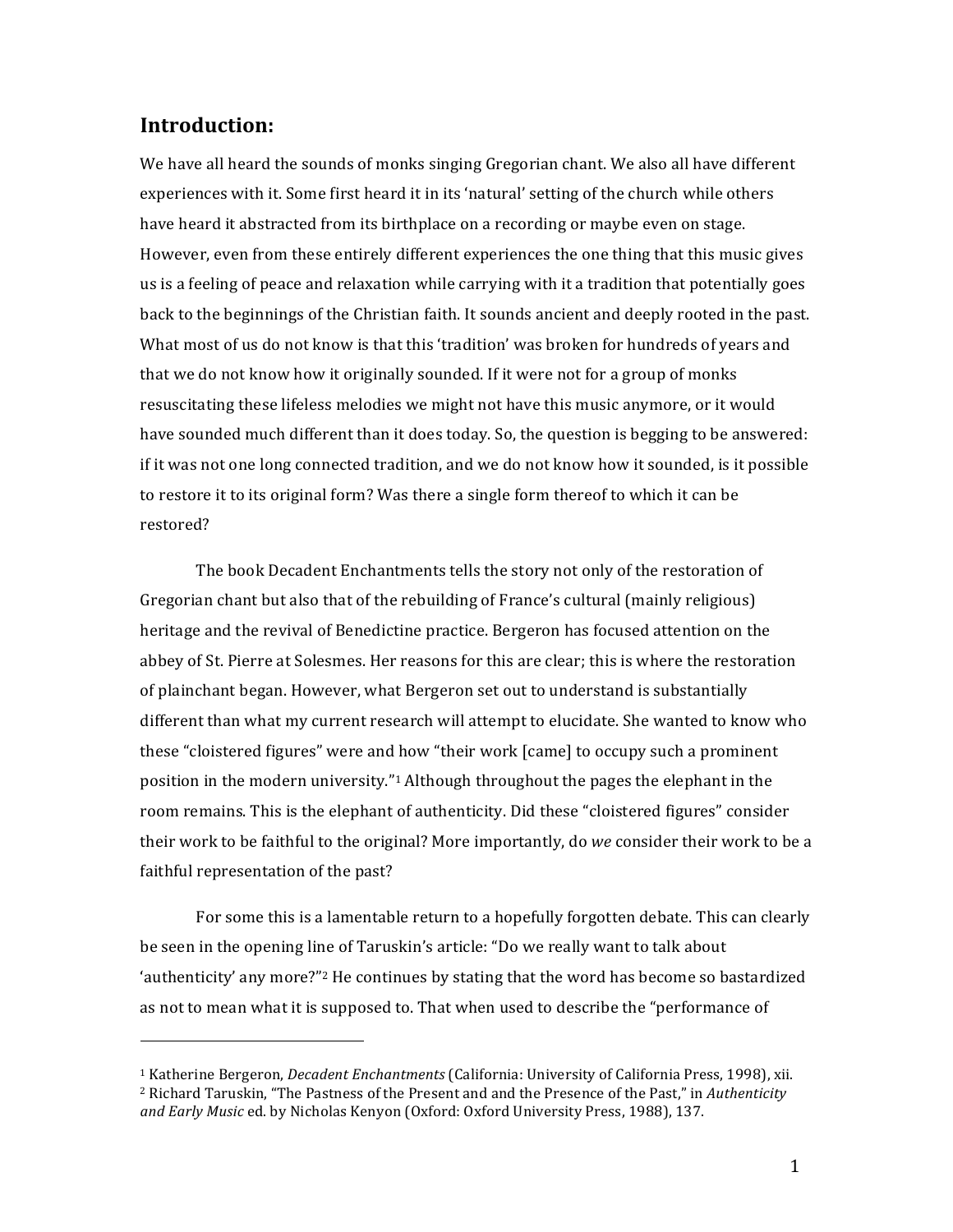music...[it] is neither description nor critique, but commercial propaganda, the stock-intrade of press agents and promoters."3 What is real authenticity, then?

Taruskin brings up some important points. First, he asks if we want to continue discussing this topic. For once we have a simple answer: yes! Do we actually consider this topic to be finished? It might appear as if the issue of authenticity has been debated thoroughly enough. However, Gregorian chant has been conspicuously absent in these discussions. There are two reasons why I believe this has occurred. First, having been reformed from a broken tradition many of the challenges in being able to perform it (i.e. unclear rhythm, tempo and pitch) make it an easy target to dismiss as inauthentic. Second, it is not included, to a high degree anyway, in the historically informed performance practice (HIP) that has been the debate's focal point. By that I mean that Gregorian chant is rarely heard 'on the stage', instead it is performed as functional music for the church. It is exactly because of this lacuna in the debate that I want to bring the specific issues related to plainchant to light.

Second, Taruskin brings up the point that the word authentic has lost its true meaning. Is it simply a word used to sell more records and augment ticket sales, as Taruskin implies in the above quote? Or is there a more academic definition that needs to be used? Is there a single form of authenticity? Can it be that the object in question is in some respects authentic but not so in others? This is where I will begin, by discussing and defining the terms for the rest of this thesis.

#### What is authenticity?

Before beginning any argument, it is always a good idea to define the terms of what will be discussed. This is especially important when discussing such a loaded term as authenticity. What is authenticity? It appears as if it can be used to describe anything, from cooking to clothing to church liturgies. If the broadness in usage was not enough to fully shroud what is meant by this single word than it becomes even murkier when the word is used differently in various disciplines, such as moral philosophy and textual criticism.

<sup>&</sup>lt;sup>3</sup> Ibid., 137.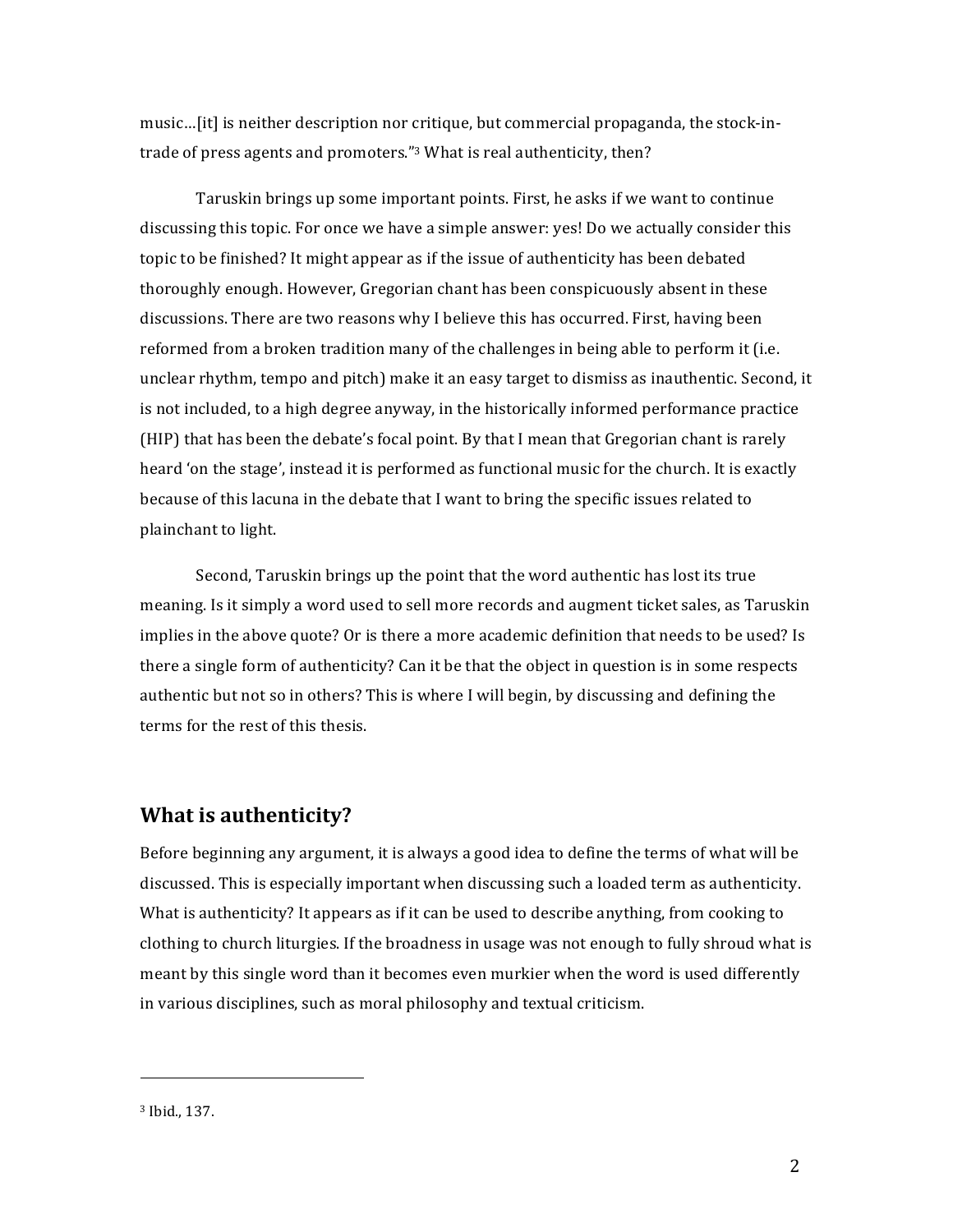In its simplest, and ethical, form authenticity can be replaced with 'good'. This is the sense that Taruskin was alluding to in the above quote. That press agents and promoters tout a product as authentic, as the 'real deal', in order to say that it is worth buying/selling. In its other sense, the critical one, authenticity is replaced with 'accuracy', "to subject all sources to scrutiny and to arrive at a text that is more correct (i.e. more *authentic*) than any extant source" (emphasis my own).<sup>4</sup> Taruskin argues that these two definitions exist separately from one another. However, in modern musicology I do not believe that this dichotomy exists: accuracy is equal to goodness. This is expressed by Donald Jay Grout when he wrote: "Historical Musicology, like Original Sin, has given everybody a bad conscience: we worry about historical authenticity in the performance of old music, which is to say that we fear lest we interpret the notation in accordance with the wrong tradition."<sup>5</sup> Thus, it needs to be accurate in order to be good in order to be authentic. It is not possible to pry this trinity apart in the authenticity debate.

The problem thus becomes how to judge something as authentic. Grout has laid out three questions to ask in order to answer this problem. They are as follows: "[w]hatever the tradition was, can we rediscover it?", "[s]uppose, however, that we do find out the tradition: can we apply it?" and lastly "[h]ow definite was the tradition?" All three of these questions are relevant and important to ask in order to determine the authenticity of Gregorian chant. By asking these three questions I will attempt to arrive at a solid answer for the authenticity of Gregorian chant.

#### **History of "Gregorian" chant:**

As Pope Gregory I sits on the papal throne, a dove perched on his shoulder singing the melodies into his ear so that he could subsequently dictate them to a scribe. This story paints a beautiful picture. However, it would be hard to imagine anyone in our present age that could actually believe this fable to be true. Furthermore, this story was one of the factors that ultimately led to the solidification of this repertoire to be called "Gregorian"

<sup>&</sup>lt;sup>4</sup> Richard Taruskin, "The Authenticity Movement Can Become a Positivistic Purgatory, Literalistic and Dehumanizing," Early Music, 12 (1984), 4.

<sup>&</sup>lt;sup>5</sup> Donald Jay Grout, "On Historical Authenticity in the Performance of Old Music," in *Essays on Music in* honor of Archibald Thompson Davison by his associates, N.p., 1957, 342-3. <sup>6</sup> Ibid., 343-5.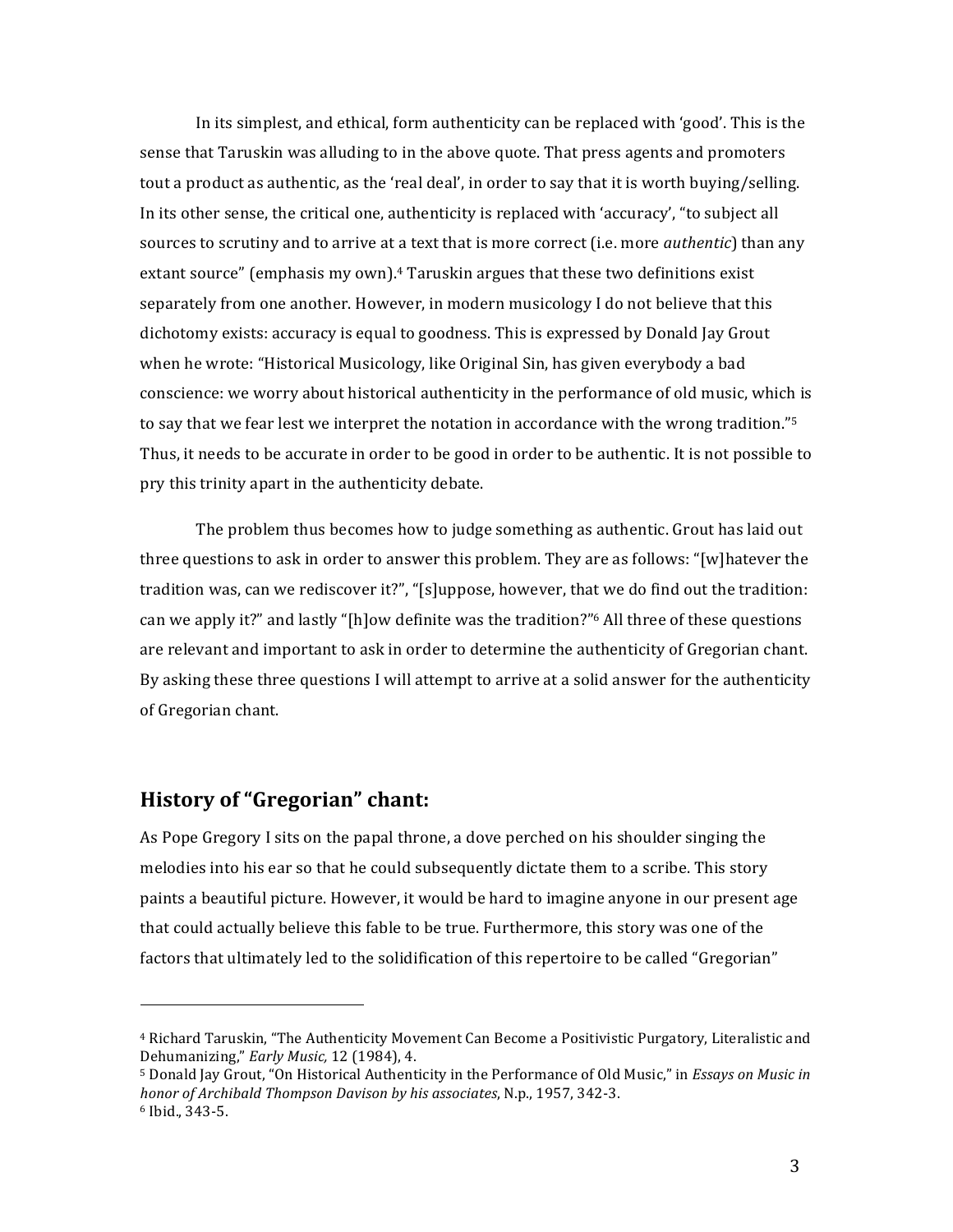chant. In other words, this is the chant that came from Pope Gregory I through a holy medium (i.e. the dove) and its verity was thus not questioned. This is what Willi Apel calls the "central problem" of Gregorian chant: where did this repertoire come from and how did it receive the name that is has been given?7

The history of Gregorian chant begins simultaneously with the invention of musical notation. At the time, no one thought it important to take note when this first occurred. Therefore, we cannot state with certainty when the change between a purely oral practice to a mixture of one that is both oral and literate took place. However, the earliest manuscripts of which we have knowledge with musical notation date from around 900 CE. It must have already existed before this as the earliest manuscripts contain a rather advanced form of notation. Therefore, it was, most likely, not the starting point but already a later development in the evolution thereof.<sup>8</sup> This is, as Taruskin states, the raising of the curtains for Gregorian chant, and the history of Western music in general.<sup>9</sup> Unfortunately, we are thus thrust into the middle of the show when it has been already playing behind the curtains. Hence, we subsequently must intuit what was happening before from later evidence.

There have been many theories presented as to the manner in which this repertoire developed and scholars are not unanimous as to how that happened. Although, there appear to be some things that are, as for now, indisputable. Before the Gregorian repertory came to prominence (or was created?) there were diverse regional liturgical rites throughout Europe. Each of these rites also contained their own form of liturgical chant.<sup>10</sup> However, when Charlemagne took control of the empire in 800 CE, he abolished the practice of these other rites so that the entire Christian world would practice in the same manner.

This manner also happened to be the Roman form of worship. The fact that it is the Roman rite is, of course, not coincidental. Rome was the cradle of European Christianity (Jerusalem, obviously, resides as the seat of the religion as the 'holy city'); it was a "powerhouse of prayer, not unlike a large Carolingian royal monastery, except that its

<sup>&</sup>lt;sup>7</sup> Willi Apel, "The Central Problem of Gregorian Chant," Journal of the American Musicological Society Vol. 9 (1956): 118.

<sup>&</sup>lt;sup>8</sup> Ibid., 122.

<sup>&</sup>lt;sup>9</sup> Richard Taruskin, "The Curtain Goes Up," in The Oxford History of Western Music (Oxford, Oxford University Press, 2005), 1.

<sup>&</sup>lt;sup>10</sup> Such as Ambrosian, Iberian, Sarum, among others. These will not be discussed here any further.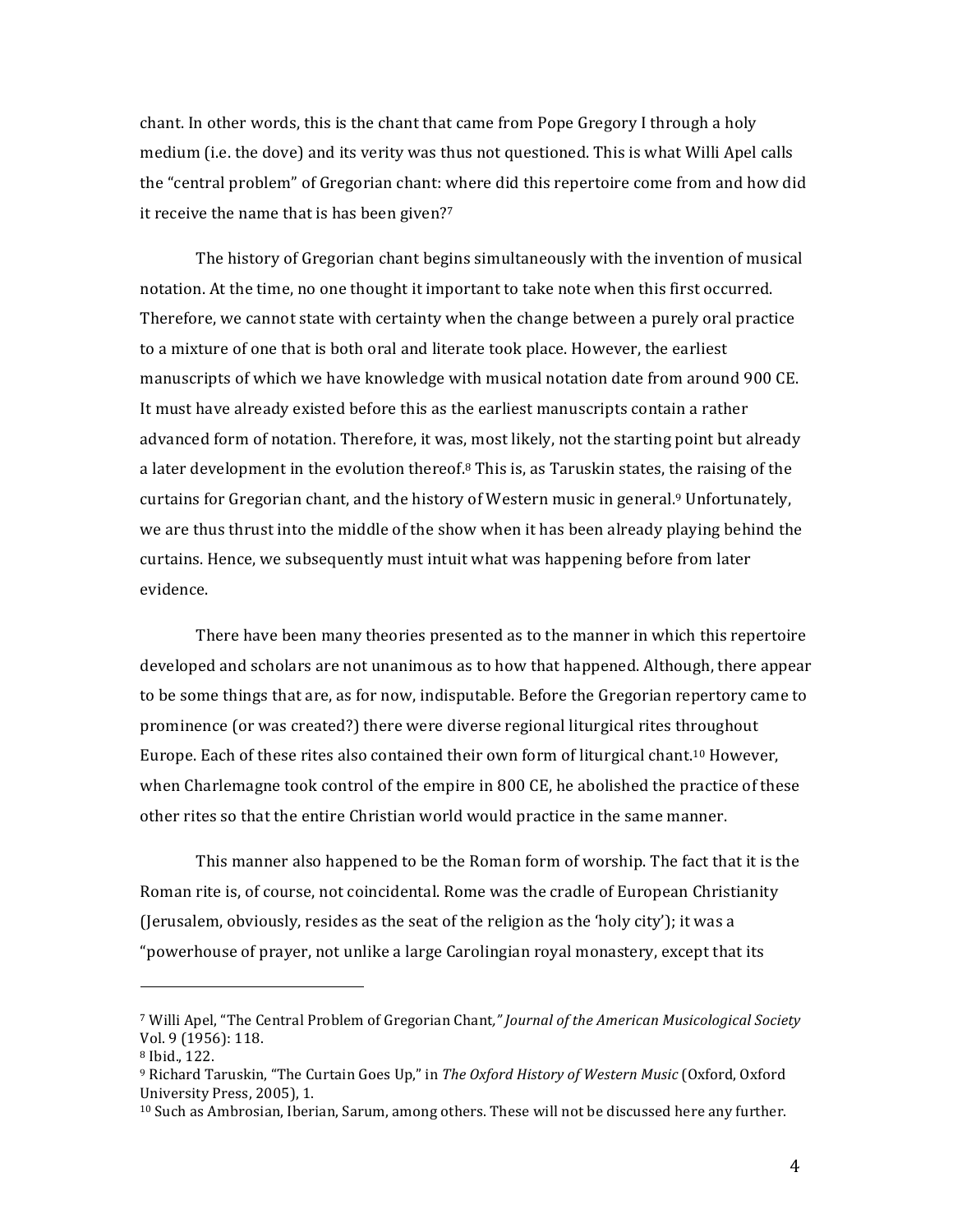prayer was more efficacious than that of any other sacred site, for this was where apostles and martyrs had lived, died and been buried."<sup>11</sup> Thus, if something was connected with Rome it carried a stamp of authority, an elevated status. This authority did not necessarily have to do with the city itself, rather with the idea, or perhaps the mythology, of the city. This is also well expressed by de Jong when she states that it did not matter whether it was truly Roman but it did "...[matter] that it was perceived as Roman, and therefore as a text that connected God's people with its origins in the early, pristine church thought to be preserved and still present in Rome."<sup>12</sup>

So, as you might be wondering, and also presumably suspecting, that the chant used for the Roman rite is not, in fact, Roman. There is much evidence supporting this thought. For example, none of the early manuscripts containing Gregorian melodies that we know of come from Rome. However, they come from what would have been Gaul, and mainly from modern-day France. There is a small collection of manuscripts containing melodies found in Rome that contain a repertoire completely different from the Gregorian one, namely what is called (old) Roman chant. So the question arises: is Gregorian chant Roman or, as de Jong implies, does its importance come from its association with Rome? In order to answer this we need to investigate the reasons why the Carolingians would want this to be. Here, yet again, there are various reasons given as to why this is suspected but all of them point to extra-musical factors and namely political ones. Apel believed that the motivation was caused by a desire to strengthen the bond with the Roman church.<sup>13</sup> While Crocker believed that this motivation came from a more general desire "not just to do things the Roman way, but to be Roman, not as denizens of the city, but as citizens of the empire."14 Many scholars nowadays argue that Gregorian chant was created out of a mixture of Frankish and Roman melodies. This could have been deliberately done for a number of reasons, such as in order to appeal to the Romans or in the same vein as above in order to give the Franks a false reality that they were Romans.

<sup>&</sup>lt;sup>11</sup> Mayke de Jong, "Charlemagne's Church," in *Charlemagne: Empire and Society*, ed. Joanna Story (Manchester: Manchester University Press, 2005), 116-7.

<sup>&</sup>lt;sup>12</sup> Ibid., 118.

<sup>&</sup>lt;sup>13</sup> Apel, 124.

<sup>&</sup>lt;sup>14</sup> Richard L. Crocker, An Introduction to Gregorian Chant (New Haven: Yale University Press, 2000). 75.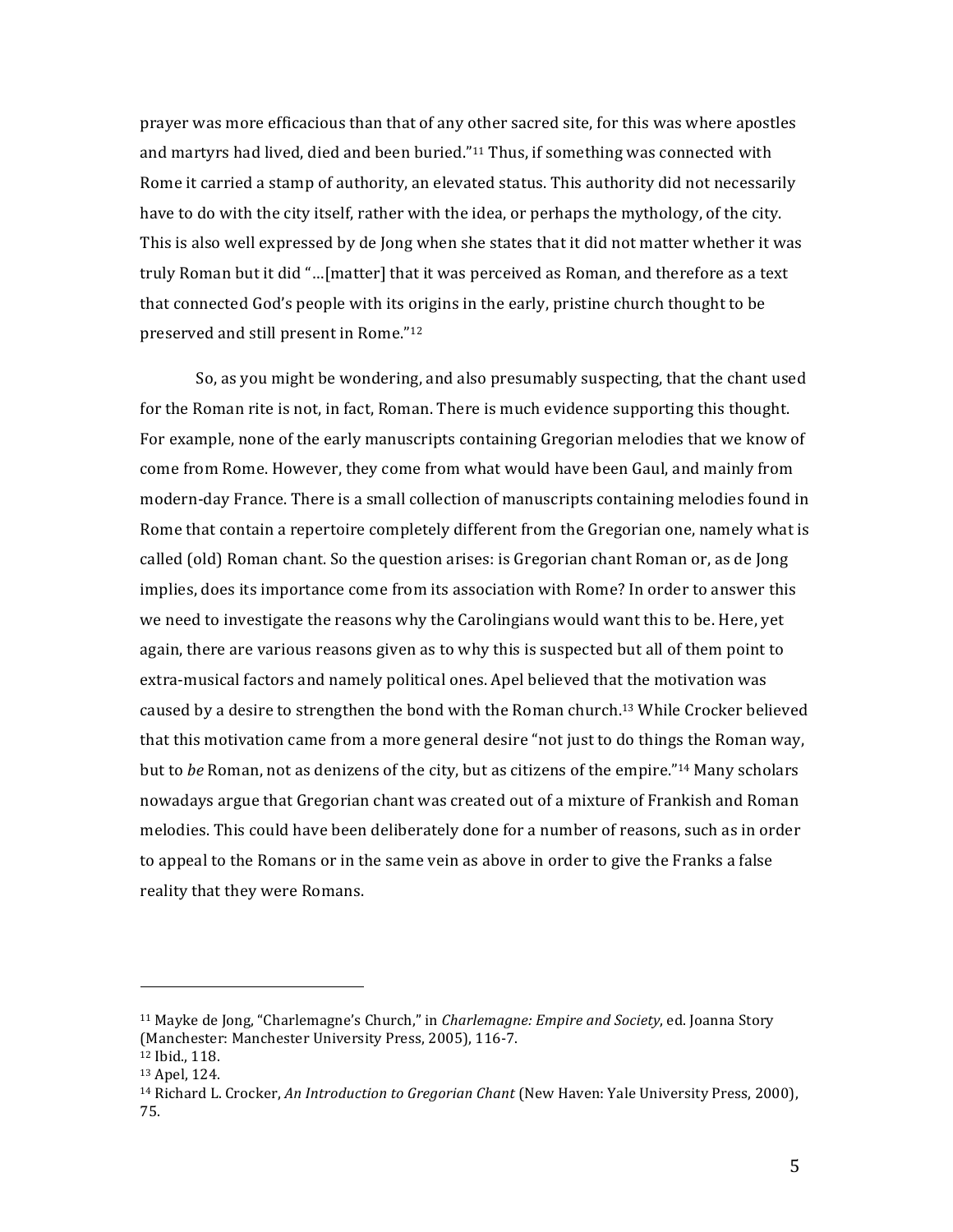What this leads us to is a picture of Gregorian chant that arose out of extra-musical, political reasons. Thus, the music does not appear to stand on the forefront of importance but rather that it had a perceived link to the authority of Rome. One can already begin to create an idea of Gregorian chant in which the music itself is not authentic, even in its creation. Rather, its authenticity lay in the function and the false reality that it created for the practitioners and listeners; that it was Roman and therefore good.

#### Problems of restoring Gregorian chant:

The four questions listed above might appear to be sufficient in order to establish authenticity. However, what it does not take into question is just how many problems restoring Gregorian chant carries with it. Unfortunately, it is not an easy, clean or algorithmic process to establish. Authenticity is a difficult quality to describe or demonstrate; this is especially the case with Gregorian chant. The main reason for this is that the data that we have recovered (e.g. manuscripts, treatises, personal accounts) contain different kinds of data than what might be taken as self-explanatory in the study of music from other periods. Such as an established tempo, rhythm, and sometimes even the pitch; as well as the intentions of the composer, when there is no known composer (and maybe no real intentions for how their melodies needed to be performed); and lastly that it was an oral tradition that easily could have changed drastically and these changes have not all trickled down to us through the ages.

The areas that have received the most attention in restoring plainchant are the more prosaic subjects listed above: tempo, pitch and rhythm. This is, obviously, important and needs no explanation as to why they have attracted so much attention. However, they only carry one so far in the performance of the music and, more importantly, implicitly contain a major flaw. This is the flawed belief that states that Gregorian chant remained in the same state for the hundreds of years that it was practiced in the medieval Christian rite. Bergeron made a compelling argument for this fact by comparing the restoration of Gregorian chant with Viollet-le-Duc's restoration of the Notre Dame Cathedral of Paris. She states:

"To restore an edifice, Viollet-le-Duc argued, 'means neither to maintain it, nor to repair it, nor to rebuild it; it means to reestablish it in a finished state, which may never have actually existed at any given time.' The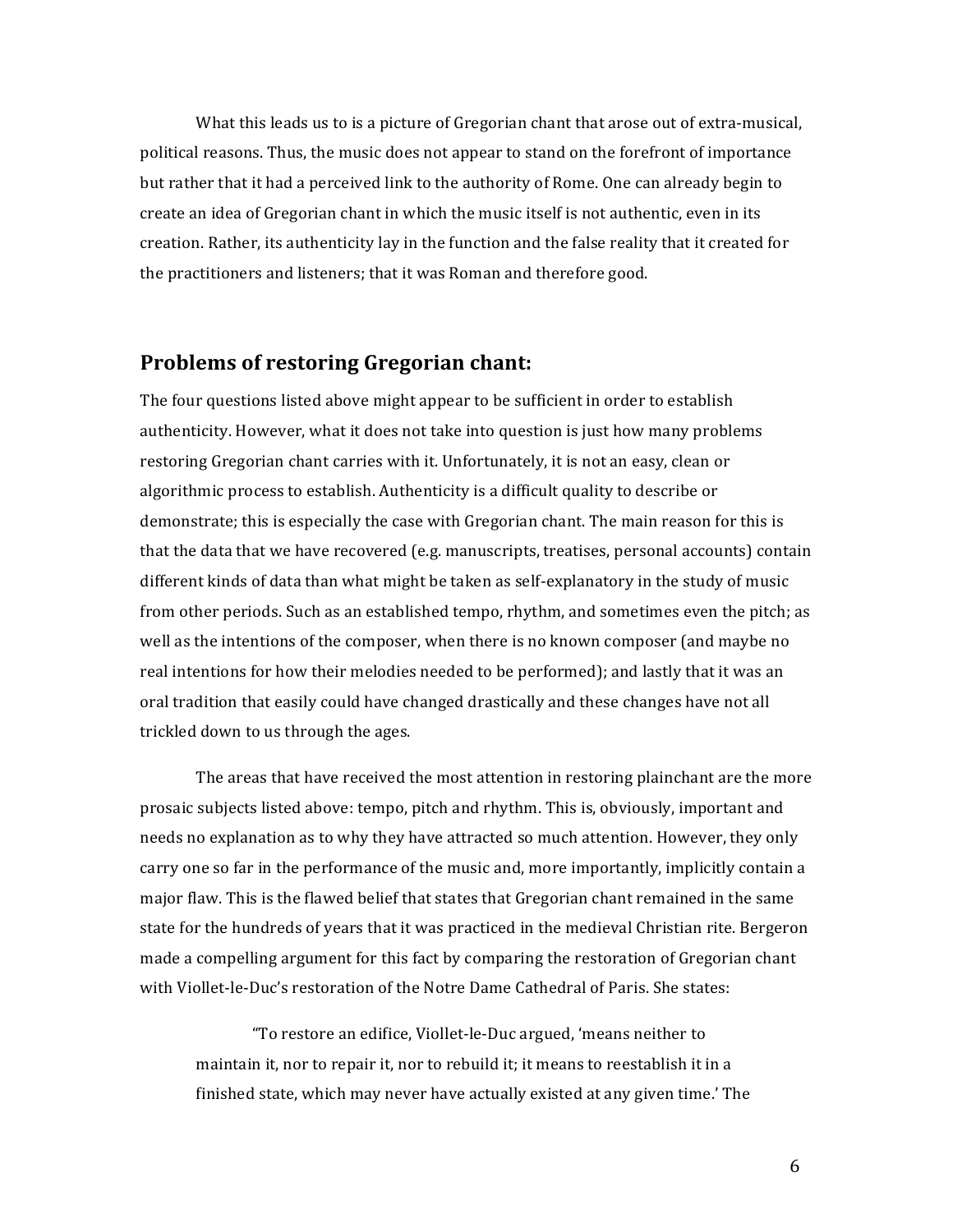point, he maintained, was not to return the edifice to an original condition, but rather to return it to history, a history that was itself a modern phenomenon."15

Bergeron, and Viollet-le-Duc, raise an exceedingly important issue. What is one, in fact, restoring? The most obvious point to home in on is the earliest recorded samples we have dating from around 800 CE. However, this is just one period of its history and does not reflect the entire practice. Are we supposed to arbitrarily decide on a period of time in its history and call this *the* Gregorian chant? This brings with it all the problems of how to deal with tropes, sequences and later additions to the repertoire, as well as regional differences and variations. Or are we supposed to attempt to restore it in every conceivable form, if that is even possible?

This last point has been an obstacle since the beginning of the restoration. As appealing as it is to solely focus on the earliest manuscripts available as the one true form of the repertoire, it is, for a few simple reasons, fallacious. Those being, as will be discussed below, that the earliest manuscripts do not signal the beginning of the repertoire but emerged at some later point in Gregorian chant's development; and secondly, that the repertoire underwent various changes throughout its practice. This is in the form of the issues discussed in the previous paragraph (i.e. tropes, sequences, later additions and varying regional practices; these will discussed more in depth below). However, this has not always been evident, leading many scholars to use this fallacy as a starting point for their research.

As stated above, Gregorian chant underwent various developments in its evolution. Some of these were more musical in nature while others arose out of the need to fit the developments of the rite. An interesting case of such development is in the practices known as tropes (either a textless melisma, the later addition of new text to an already existent melisma or adding new text as well as new music within a chant) and sequences (new selfstanding chants based on original text and music that generally has to do with a particular season, feast or saint's day). These additions to the repertoire would not be included in the earliest manuscripts because they were composed at a later date. However, they were performed in church and served as part of the later medieval rite. This shows that even

!!!!!!!!!!!!!!!!!!!!!!!!!!!!!!!!!!!!!!!!!!!!!!!!!!!!!!!

 $15$  Bergeron, 8.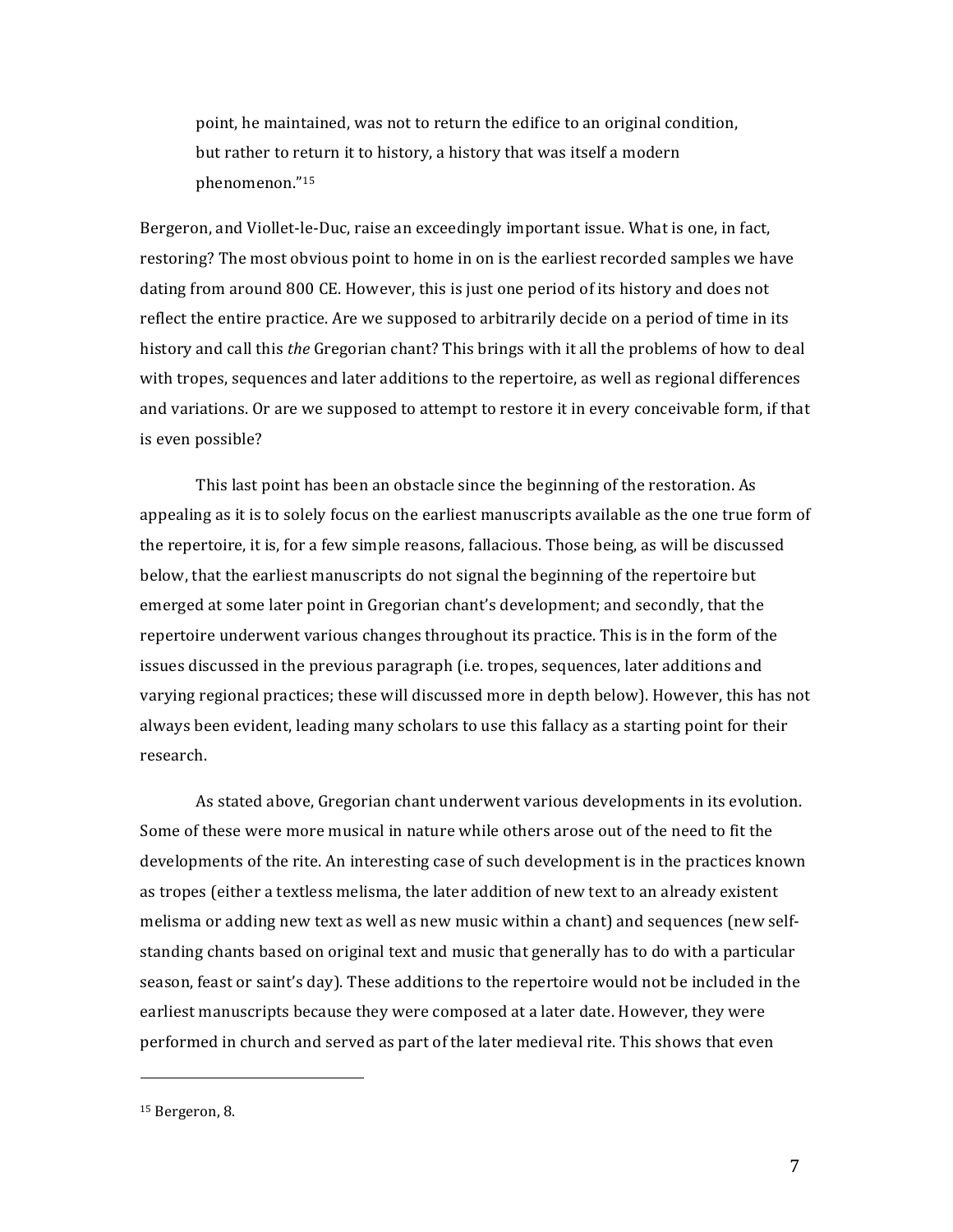though the church attempted to create a fixed, unchanging rite it did not prevent people from augmenting it. Should these be included in the authentic Gregorian chant repertoire? Where do we draw the line for what is to be included? After all, these played a role in medieval practice and according to Crocker were "...important because of [their] intrinsic musical values as well as [their] historical significance for the development of style in general."<sup>16</sup> This also points to the problem stated above in that restoring something inevitably means creating a modern hodgepodge of older practices (that were potentially incompatible at that time) that are fused together to create a version that never originally existed.

One last issue to be discussed surrounding the topic of the developing repertoire deals with regional varieties and differences. Jennifer Bloxam takes as an axiom of her argument that plainchant changed through time. She stated this clearly when she wrote that the "degree of variation between the innumerable usages that proliferated in Western Europe during the late Middle Ages was immense, ranging from differences in the largescale structure of the liturgical year to discrepancies in the small-scale details of a particular plainchant's text or tune."<sup>17</sup> One of the main reasons for this, she states, was the process of honoring local saints new services and music were created, much in the manner of the sequences discussed above. These differences would have influenced one's perception of the liturgical year and consequently their faith. It would be easy to intuit that a particular local celebration was important to the burghers of that city/town. Thus, should these local melodies be discarded as non-Gregorian fluff that did not have anything to do with the real rite? Or on the other hand, should we take these into consideration because they were, most likely, considered to be important for those cities/towns that used them?

The last issue to be taken into account is the extra-musical aspects of this music. It can be argued, and has already been, that all music is functional (this point will not be discussed further in this thesis). However, the added functionality of ritual music needs to be taken into account. This is a music that serves a purpose; it plays a role in a complex

!!!!!!!!!!!!!!!!!!!!!!!!!!!!!!!!!!!!!!!!!!!!!!!!!!!!!!!

<sup>&</sup>lt;sup>16</sup> Richard L. Crocker, et al. "Sequence (i)." In *Grove Music Online. Oxford Music Online*, http://www.oxfordmusiconline.com/subscriber/article/grove/music/25436 (accessed April 13, 2012).

<sup>&</sup>lt;sup>17</sup> Jennifer Bloxam, "Sacred Polyphony and Local Traditions of Liturgy and plainsong: reflections on music by Jacob Obrecht," in *Plainsong in the age of polyphony*, ed. Thomas Forrest Kelly (Cambridge: Cambridge University Press, 1992), 141.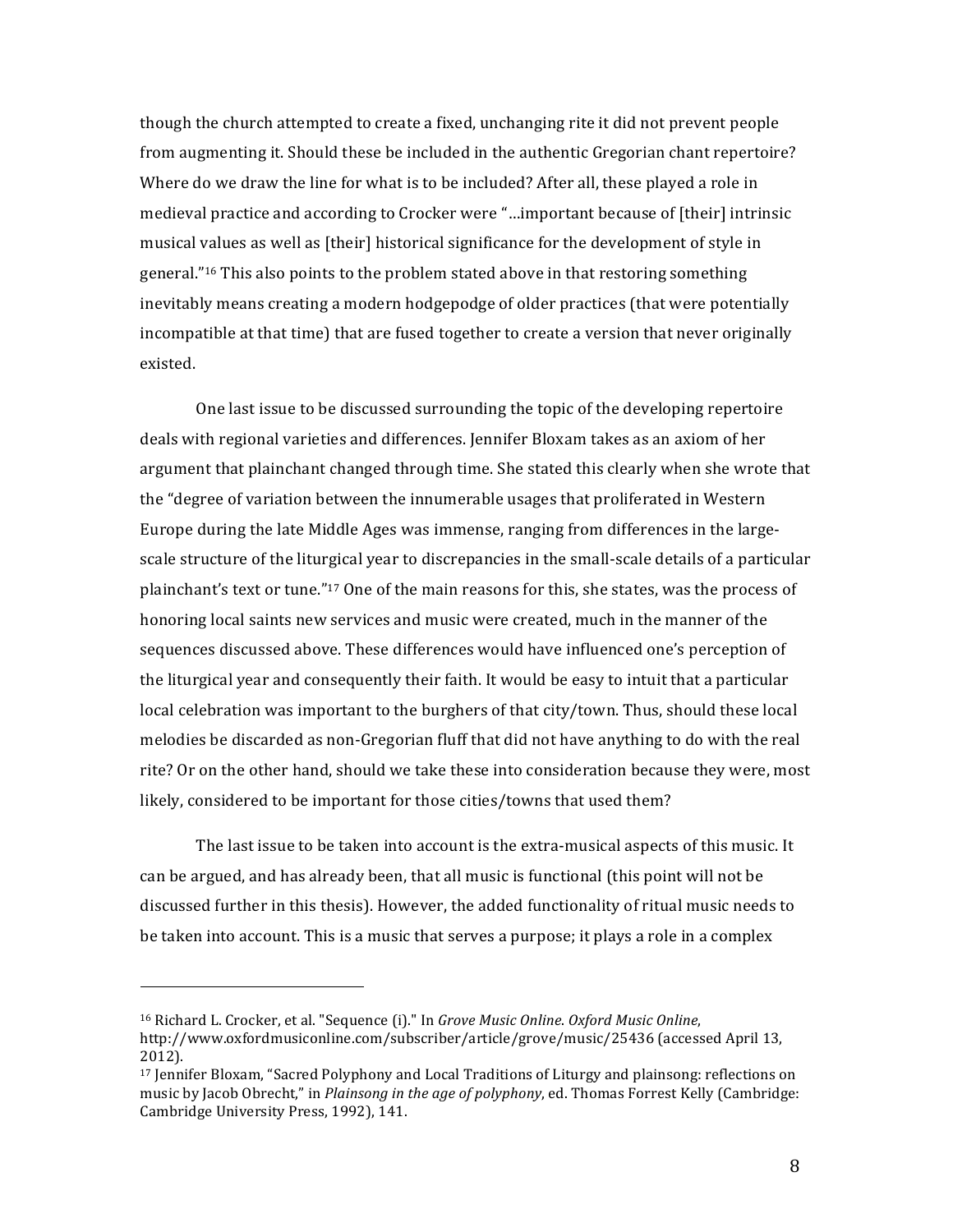much larger than itself. Because of this it cannot be studied in the same manner as concert music. Are we attempting to restore this music so that it can be performed on stage or so that it will fulfill its original function? As hinted at above, is it possible that this music is authentic in one way while failing simultaneously in another? In other words, that the music itself is not authentic, however, the function it fulfills is.

#### **Oral!transmission:**

!!!!!!!!!!!!!!!!!!!!!!!!!!!!!!!!!!!!!!!!!!!!!!!!!!!!!!!

One aspect of Gregorian chant that is, potentially, difficult to wrap one's head around is that it was primarily an oral/aural practice. It was created, learned and performed (mainly) without the aid of written sources. This appears to be an Olympian feat when one really takes the time to ponder this in the light of Kenneth Levy's work in which he "calculated that if one adds" the roughly 560 chants in the 8<sup>th</sup> and 9<sup>th</sup> century Graduals "to...the Office Propers, we 'might come to seventy-five or eighty hours of memorized matter. This would correspond to the selection of Beethoven's instrumental works plus the full Wagnerian canon."<sup>18</sup> Even in times where such mnemonic gymnastics were, at least, more common it would be difficult to imagine that such a large oeuvre would go unchanged throughout its lifespan of several centuries while being passed down to subsequent generations in such a manner. So, how stable was this repertoire then? What was the role of memory and orality in the practice and transmission of Gregorian chant? Further, what consequences did this have on the repertoire?

The first question that needs to be addressed is how rigid, or flexible, the tradition was. In other words, how (un)stable it was. This appears to be a point that has not been fully agreed upon by scholars. On one hand, we are discussing the Christian church that attempted to set its practices in stone. However, as I discussed above, Bloxam paints a different picture where not only was the rite further enriched by local festivities and traditions but the music varied, as well.

In general, it is agreed upon that we are dealing with a form of orality that is relatively stable. Relatively because of the "small-scale" discrepancies in text and/or melody that Bloxam discussed. This has partly to do with the aesthetics of the church. They

<sup>&</sup>lt;sup>18</sup> Busse Berger, *Medieval Music and the Art of Memory* (California: University of California Press, 2005), 49.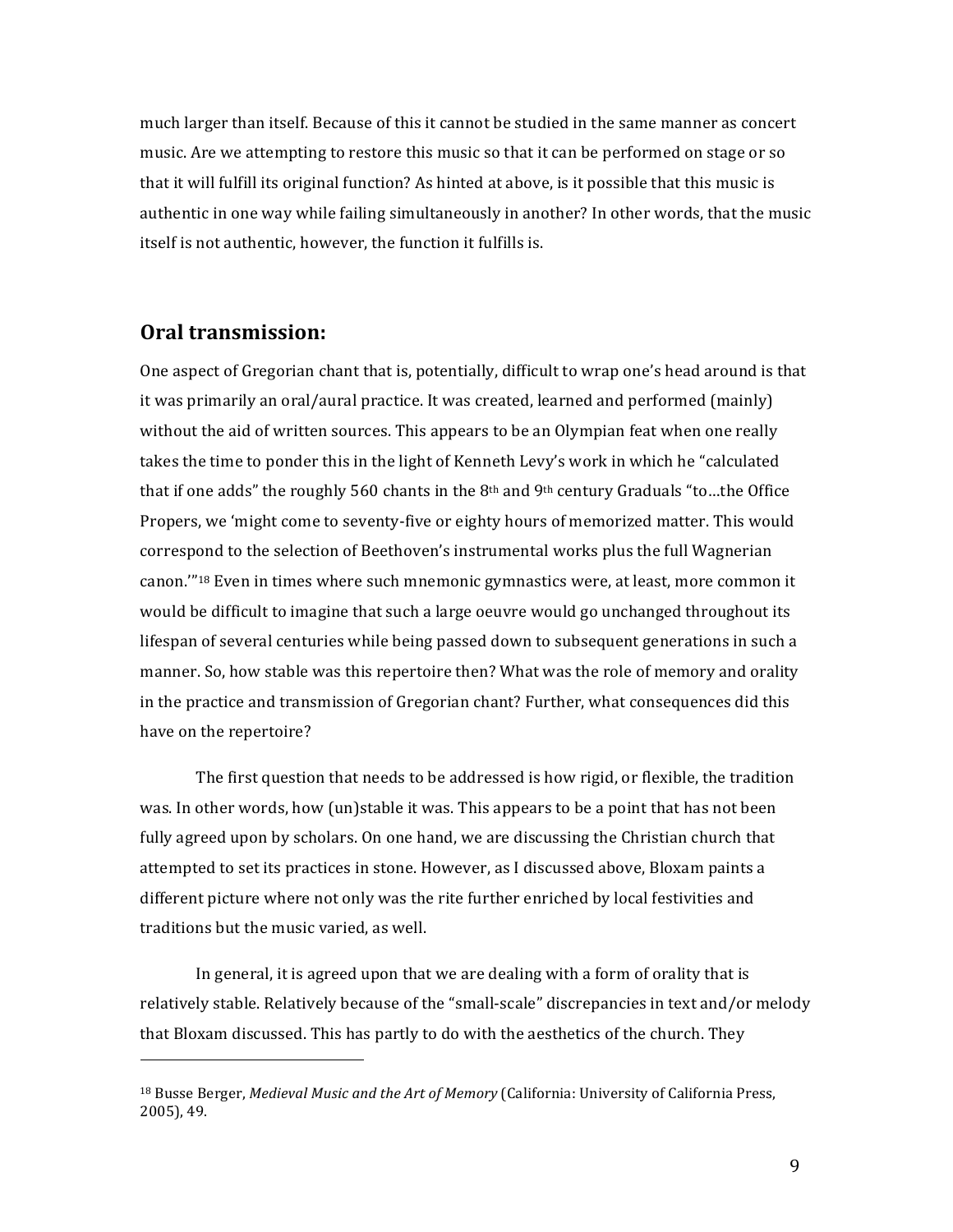attempted to create a rite, and thereby chant, that was the same the Christian world over. Thus, if the melody deviated too much from the, perceived, original than it would not transmit its intended authority and thereby lose the false reality it has created. This is in direct contrast to the folk traditions that have been studied for oral transmission. In these genres the individual or regional variations are often praised as good performance practice and perceived as "fascinating": "[v]ariation, indeed, is one of the chief sources of the endless fascination that lies in this field of study."<sup>19</sup>

Beyond aesthetics, it has remained fairly stable because of its underlying formulaic structure. Such formulas are utilized for various purposes in oral art forms, such as to ease memorization and recall. This is analogous to language. All speakers of the same language have learned the grammar, or the rules, of that specific language. However, every speaker has his own manner of speaking, or idiolect. That does not mean that the individual is speaking a different language, even if he occasionally breaks the rules of grammar. Further it would be easy to argue that the use of English, for example, in the 19th century is different than its use in the  $21^{st}$  century. Yet we recognize them both as being contained within the same basic structure. There are, for sure, minor discrepancies but on the whole it is the same language or, in this case, melody.

Another aspect of the practice of plainchant that cannot be overlooked is the role played by memory. This repertoire was memorized by those who sung it. Although it may appear paradoxical, this continued even after the repertoire had been committed to paper. Anna Maria Busse Berger has argued this point when she stated that:

"...musical notation, like writing, does not replace performance from memory, but, on the contrary, may be used to aid it. The fact that something was written down does not have to mean that it was no longer transmitted orally as well, for written texts and oral transmission may well coexist."20

This point is also found in the earliest examples of musical notation, namely the nondiastematic neumes. They were originally used as a mnemonic device because without a fixed pitch, or rhythm, one had to already have learned the melody in order for that style of

<sup>&</sup>lt;sup>19</sup> Bertrand H. Bronson, "Melodic Stability in Oral Transmission," Journal of the International Folk Music Council, Vol. 3 (1951): 50.

<sup>&</sup>lt;sup>20</sup> Busse Berger, 45.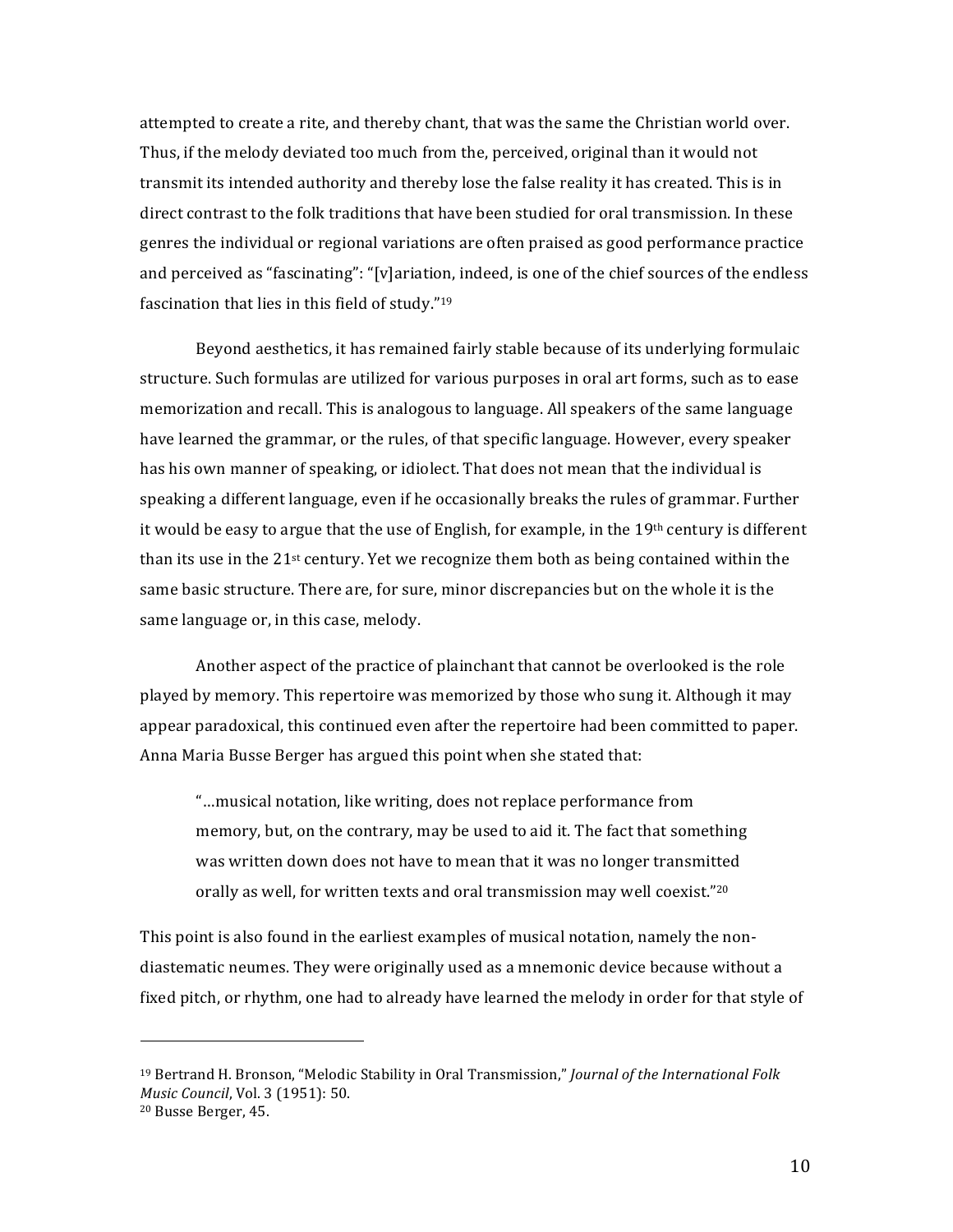notation to be helpful. Thus, what we are faced with is a tradition that is written in record, but oral in practice. Gregorian chant performance remained to be executed from memory even into the late middle ages. In 1662 the Caeromoniale Parisiense was written stating that "[t]hings should be sung by memory following the example of the metropolitan church of Paris and other cathedral churches of the realm; in which church of Paris the singers always sing by memory whatever they have to sing both at Mass and at the hours..."<sup>21</sup> This immediately leads one to contemplate all the aspects of performing Gregorian chant that did not make it into writing and remained in the realm of orality only to be later forgotten when the tradition disappeared.

So, it appears that oral transmission did not have wide ranging effects on the fixity of Gregorian chant. It did, most certainly, leave a mark on the compositional process. However, these minor discrepancies were present and if a singer traveled to a different church, he would have needed to learn the style of singing at the new church.<sup>22</sup> So, regardless of how minor they were, they still added to the experience and should thus not be ignored or argued away as mere minor variations that deviate from some proto-melody.

#### The purpose of Gregorian both past and present:

Above, while discussing the history of Gregorian chant I touched upon the idea that the true purpose of this repertoire dealt with extra-musical functions. This is another stumbling block for the modern mind because we are, in general, still influenced by the Romantic notion of autonomous art, and therefore music as well. In other words, music for music's sake. However, what about the idea of music for political reasons? Or music utilized for creating a community? Music is not as benign as the  $19<sup>th</sup>$  century romanticists would have us believe.

Firstly, I believe that one of Gregorian chant's purposes is political in nature. By this I mean that it was used in the wider context of church ideology and not necessarily lauded for its aesthetic beauty. In the middle ages, this is exactly how it received its name "Gregorian", as discussed above. The reasons for this were to solidify its authority by evoking not only the well-respected Pope Gregory I but also arising out of divine

<sup>&</sup>lt;sup>21</sup> Ibid., 48.

<sup>&</sup>lt;sup>22</sup> Bloxam, 142.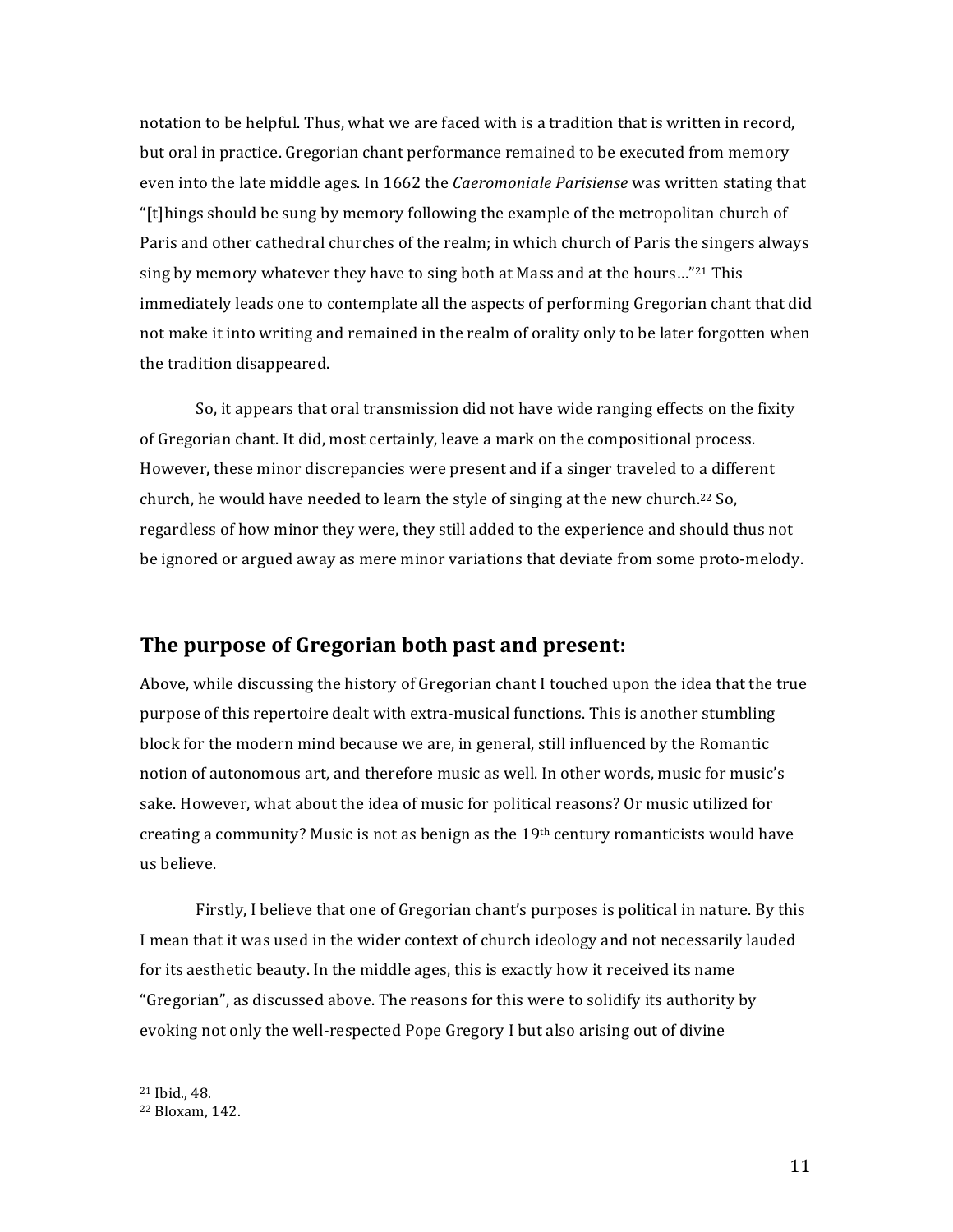intervention by being transmitted by the dove. This is in addition to its association with Rome through usage of the Roman rite and its purported origin in Rome, this is, after all, where Pope Gregory I was located. As I stated previously, the Carolingians attempted to create a false reality in which the Franks were acting as Roman citizens.

In more modern times, the restoration began as an attempt to resuscitate the Benedictine order. This meant that the proper liturgical music needed to be resuscitated, as well. This process of restoration led to the creation of a community. A community that practiced the art of Gregorian chant daily. While the style developed at Solesmes might have its flaws, Pierre Combe made an intriguing argument for its success:

"The success of the Gregorian singing style made famous by Dom Mocquereau and Dom Gajard plainly corresponds to the practical needs of daily liturgical life as well as the contemporary musical perceptions and sensitivities of great numbers of people. These two qualities remain of primary importance for any living practice of Gregorian chant according to the mind of the popes of the twentieth century and of the last Vatican Council, and for that reason they rank higher, in case of doubt, than the demand for any historical authenticity."23

Thus, its purpose, as here reported, also does not deal with the music itself but its function in Christian worship. However, this restoration carries with it an implicit political agenda. This agenda is the grounding of Christian faith in the distant past so that it carries with it the weight of the early church (similar to the Carolingian thought about the "early, pristine" church" that is preserved in Rome?).

What both instances created was solidarity of practitioners and believers of both Christianity and also of plainchant. This was a topic often ignored by scholars. This is almost touched upon by Taruskin when he stated: "Many, if not most, of us who concern ourselves with 'authentic' interpretation of music approach musical performance with the attitudes of textual critics, and fail to make the fundamental distinction between music as tones-in-

<sup>&</sup>lt;sup>23</sup> Pierre Combe, The Restoration of Gregorian Chant: Solesmes and the Vatican Edition, trans. Theodore Marier and William Skinner (Washington DC: The Catholic University of America Press, 2003), xix.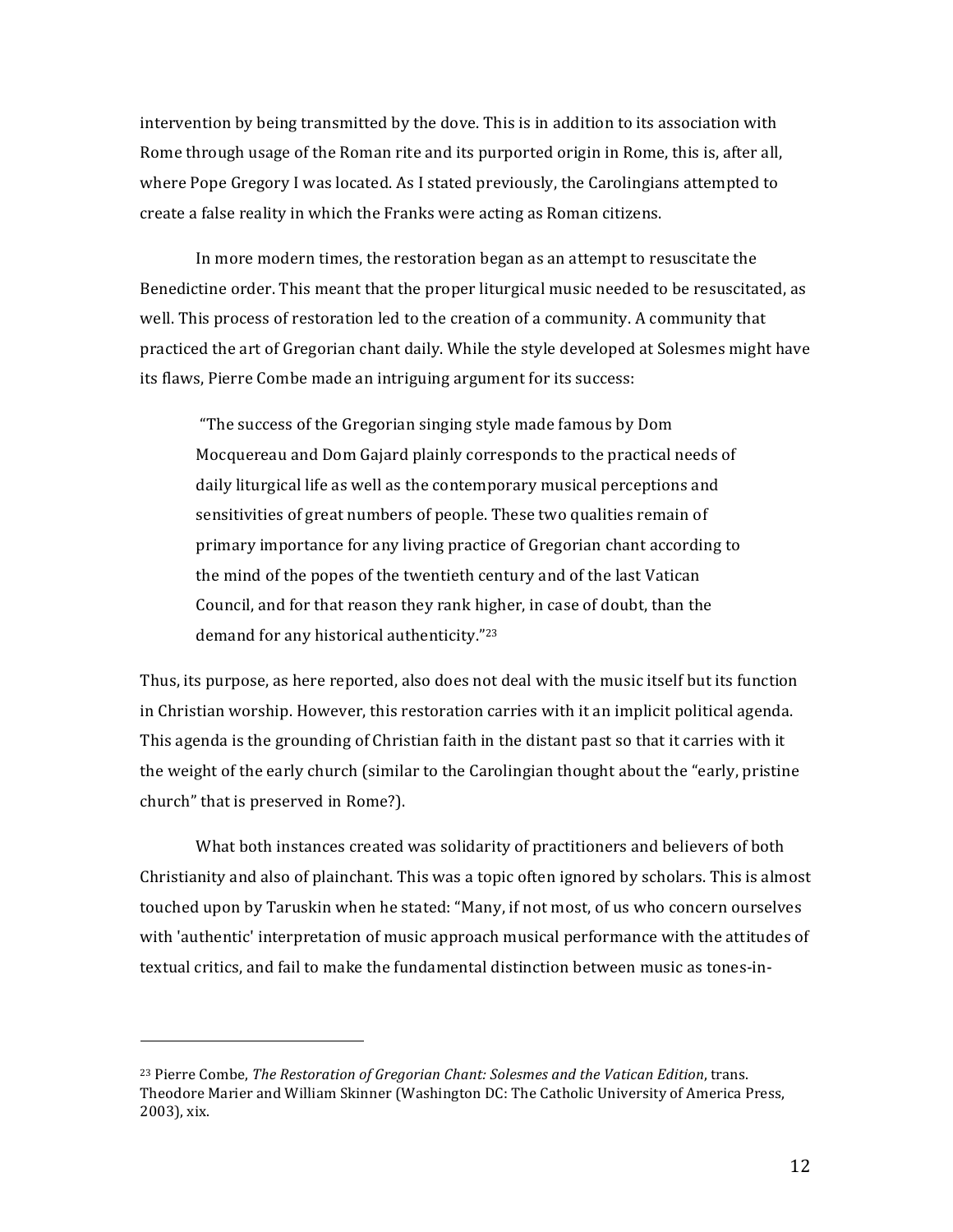motion and music as notes-on-page."<sup>24</sup> I would like to take this one step further and state that many fail to make the distinction between "tones-in-motion" and the effect that the music has on all participating parties (listeners included). This is no different than when people use music as a means of personal expression. In another way, singing or hearing this music while one is in church can transmit an experience only shared by those participating. Thus, creating community through experience.

These extra-musical aspects cannot be ignored while dealing with music that is as functional as liturgical music. Not to detract from this repertoire as music, as an aesthetic object to be enjoved for its own inherent pleasure. However, it has always had an important role in a much larger complex that has, in turn, shaped its creation and performance.

#### **Conclusion:**

Let us briefly review the three questions outlined above in order to establish authenticity. These were: "whatever the tradition was, can we rediscover it?", "suppose, however, that we do find out the tradition: can we apply it?" and "how definite was the tradition?" I now want to review these three questions in light of what I have discussed above.

Whatever the tradition was, can we rediscover it? We can discover large parts of it and certainly enough in order to be able to perform it. However due to its oral nature, many aspects were, most likely, either never written down or, if they were, did not survive the last few centuries. For this reason we do not know how the rhythm is supposed to be performed, for example. How definite was the tradition? This question is hard to answer. On the one hand, it was a very definite tradition. However, on the other, it varied (however slightly) from place to place through time. The group Schola Antiqua led by John Blackley have made various recordings in which they focus on a single manuscript and attempt to perform it according to the manner it would most likely have been performed in that location. For example, they made a recording 'Plainsong and Polyphony from Medieval Germany' in which they focus on a single 14<sup>th</sup> century manuscript from the *Thomaskirche* in

<sup>&</sup>lt;sup>24</sup> Taruskin, "The Authenticity Movement Can Become a Positivistic Purgatory, Literalistic and Dehumanizing," 4.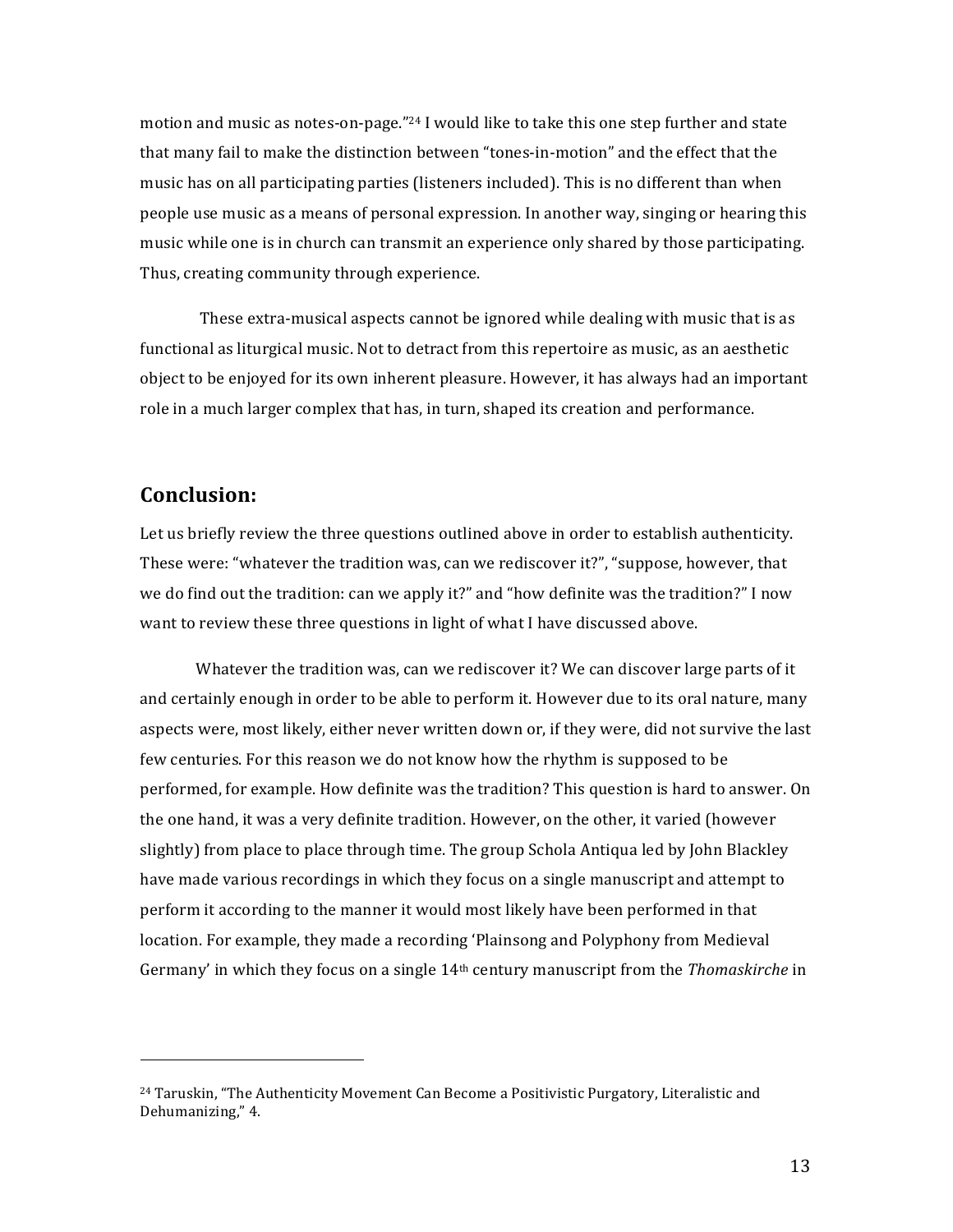Leipzig.<sup>25</sup> As far as historically informed performance practice is concerned, I cannot imagine a better approach considering the multitude of potential variations between manuscripts. This is in contrast to the monks of Solesmes that attempted to create a single monolithic edition.

And lastly, suppose we do discover the tradition, can we apply it? Now we have touched on the heart of the issue, I believe. This is exactly what I have attempted to elucidate in this thesis. The tradition is the single most important aspect of Gregorian chant. This is because, as noted above, it brings practitioners and churchgoers together, creating not only a community in the small-scale sense (a single church or monastery) but also in the large-scale sense (the entire catholic world). Attempting to state whether this music is authentic or not is impossible and missing the point of the repertory. I do not wish to say that researching the manner in which Gregorian chant was performed is futile and useless. Quite the contrary, such research has given us the opportunity to write about such topics as this current thesis and has also enriched the experience of plainchant performance for all. However, we cannot lose sight that this is a music with a purpose that still needs to conform to, as Combe stated, the people's "musical perceptions and sensitivities" in order for it to fully realize its intended goal.

<sup>&</sup>lt;sup>25</sup> Schola Antiqua of New York and R. John Blackley, "Plainchant and Polyphony from Medieval Germany, A Guide to Gregorian Chant and Tenth-Century Liturgical Chant," review by Anthony Milner, Early Music, vol. 8, (1980), 115.